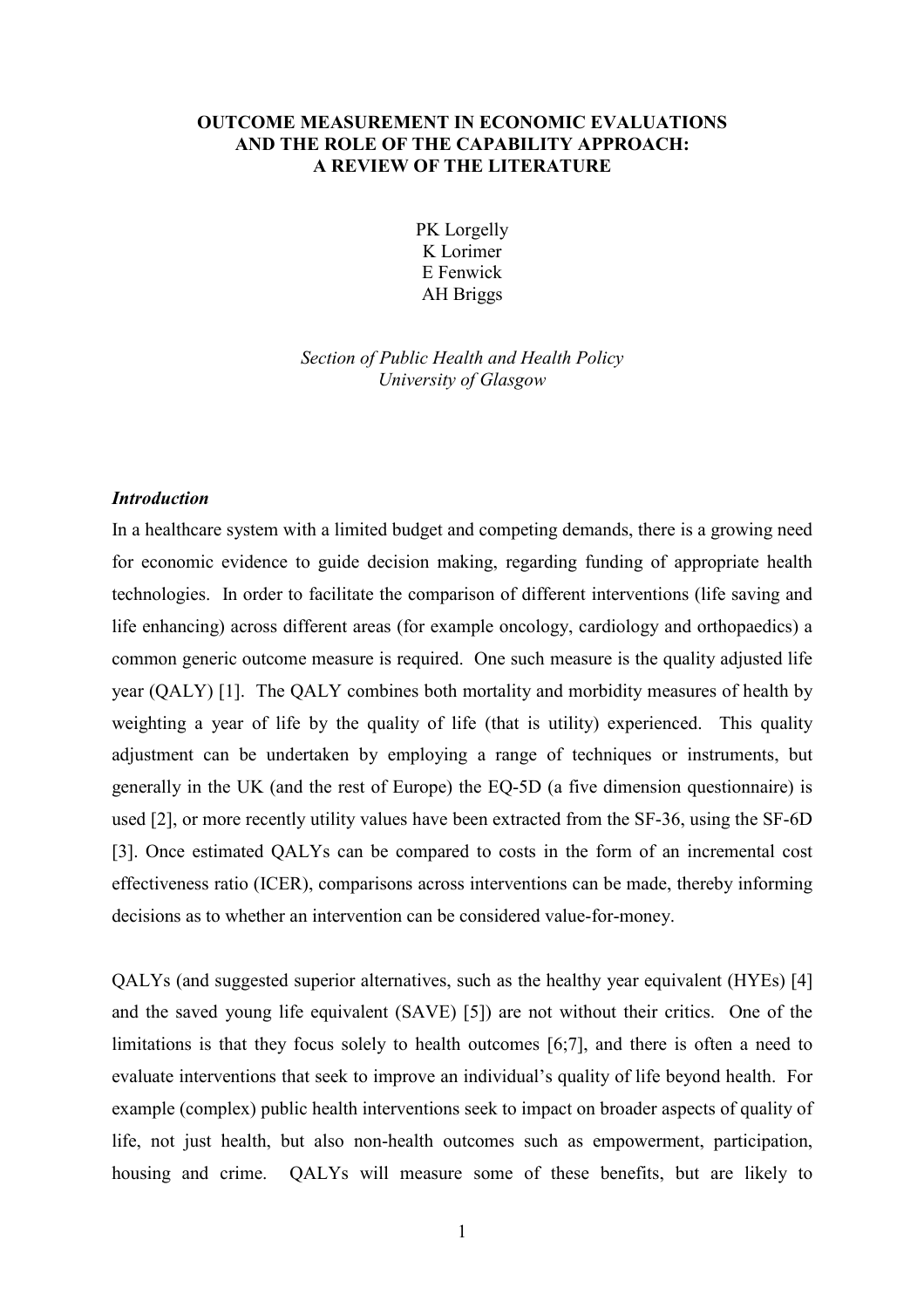underestimate the true benefit, and thereby fair poorly when comparisons are made between public health interventions and health care interventions [8].

An alternative approach to valuing outcomes, which would overcome this bias, and potentially capture all benefits (both health and non-health) is the contingent valuation method. Contingent valuation is a means by which outcomes are valued in monetary terms. The most common approach to eliciting monetary valuations is to use the willingness-to-pay (WTP) approach [9]. In its simplest form, individuals are asked how much they would be willing to pay to obtain the benefit of an intervention. If this monetary valuation is greater than the cost of providing the intervention, then a cost-benefit analysis (CBA) would suggest that the intervention is worthwhile. There are a number of practical and methodological problems with the CV approach, in particular there is a strong relationship between income and WTP, whereby those on low income provide low valuations. In the context of evaluating public health intervention this could be problematic, as most interventions are targeted at deprived individuals, such that the use of WTP could undervalue the true benefit.

Sen's capability approach [10;11] could provide a possible solution to the limitations discussed above, in that it expands the evaluation space to consider whether a programme enhances an individual's capability. While there is much (theoretical) discussion of the application of the 'capability approach' within the health economics (including economic evaluation) literature, there are few applications of the approach. This literature first reviews the approach as put forward by Sen and his supporters, before providing a discussion of the theoretical literature within the health economics/economic evaluation domain. Finally there is a short discussion of the applied approaches to measuring so-called capability sets.

# The Capability Approach

The capability approach, as put forward by Sen [10;11], suggests that wellbeing should be measured not according to what individuals actually do (functionings) but what they can do (capabilities).

"Functionings represent parts of the state of a person - in particular the various things that he or she manages to do or be in leading a life. The *capability* of a person reflects the alternative combinations of functionings the person can achieve, and from which he or she can choose one collection. The approach is based on a view of living as a combination of various 'doings and beings', with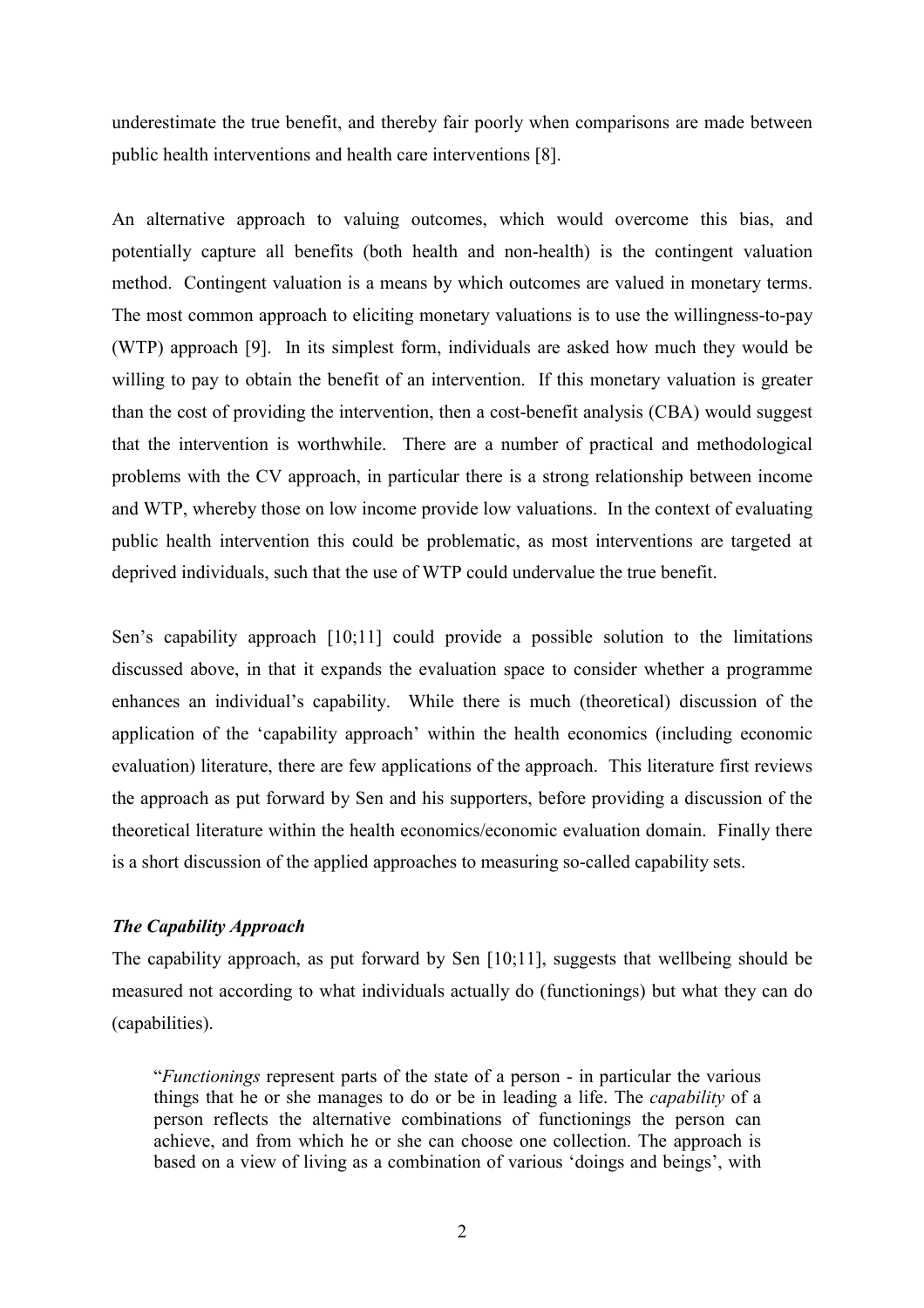quality of life to be assessed in terms of the capability to achieve valuable functionings."  $(p.31)$  [11]

Comim [12] neatly described the approach as "a framework for evaluating and assessing social arrangements, standards of living, inequality, poverty, justice, quality of life or wellbeing" (p.4). Of importance is the evaluation space; it diverges from narrow utility space, which is concerned with the pleasure obtained from the consumption on goods and services, and instead encapsulates an informational space, where evaluative judgements occur according to an individual's freedom. Therefore, Sen's approach is based on value judgements, which ultimately relate to an individual's capability set, in this sense it can be described as 'extra-welfarist'.

The capability framework for evaluation is based on two distinctions, that between a person's agency goals and their own wellbeing, and that between achievement (functioning) and the freedom to achieve (capabilities). Arguably one of the limitations of the approach is that "Sen has not specified how the various value judgments that inhere in his approach and are required in order for its practical use (whether at the micro or macro level) are to be made" (p.3) [13], as he believes that value selection and discrimination are an intrinsic part of the approach. Nussbaum [14], however, has identified what she regards as central human capabilities, and provides a list of ten capabilities: life; bodily health; bodily integrity; senses, imagination and thought; emotions; practical reason; affiliation; other species; play; and control over one's environment. Other prescriptive lists also exist, which have varying degrees of abstraction and generalisation [15]. The existence of such lists are crucial in the evaluation of capability sets (that is the identification of freedoms) and the subsequent operationalisation of the approach (that is evaluating whether such freedoms are achievable).

#### The application of the approach to health economics – theoretical literature

The first insight to the significance that the capability approach might have within the health economics domain became apparent when Culyer [16] used Sen's theory to develop his own extra-welfarist perspective to economic evaluation (which provided some justification for using QALYs). This perspective, as discussed above, is limited in that it solely focuses on health, while Sen's capability approach is much broader. Furthermore, Culyer's approach is largely concerned with functionings (the achievement of health states) compared with Sen's ideas on the ability to function.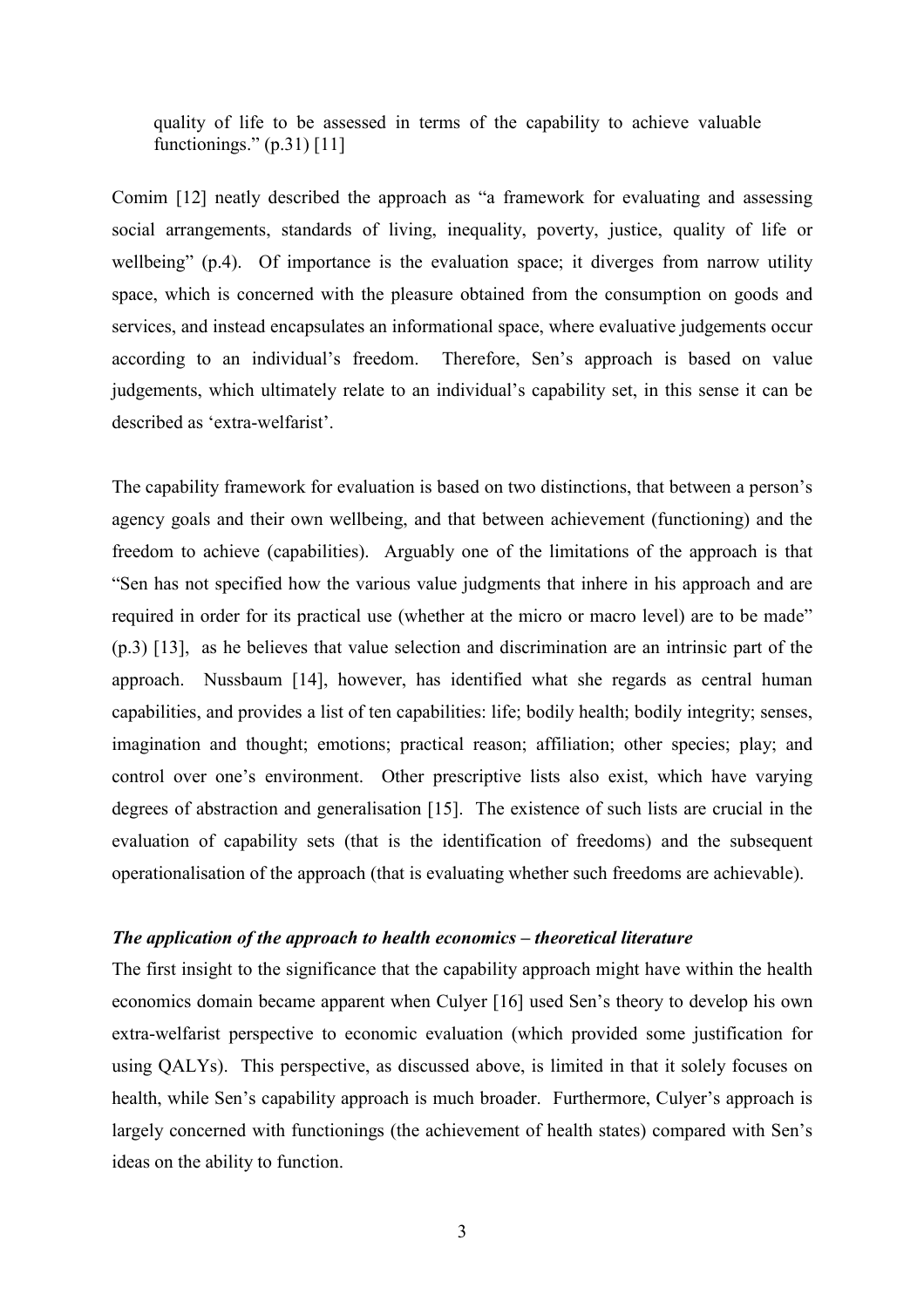Anand has advanced the approach, first discussing the application of the approach to health care rationing and resource allocation [17;18] (including editing a special issue in Social Science and Medicine [19]), and more recently by attempting to operationalise the approach [20]. However, it was Cookson [21] who first explored the possibility of applying the approach to outcome measurement within economic evaluation. He suggests that there are three ways it could be used:

(a) direct estimation and valuation of capability sets;

- (b) 'merging' preference-based measurements, such as willingness to pay, with capabilities;
- (c) re-interpreting the QALY approach.

Cookson dismisses the first approach as unfeasible at present, arguing that there is no agreed list of functionings, and that any movement from functionings to capabilities is problematic due to different preferences. While the second approach is also dismissed due to "the adaptive and constructed nature of individual preferences over time and under uncertainty" (p.818). Subsequently, Cookson proposes re-interpreting QALY data generated from a standardised instrument so that the re-interpreted data (the 'capability QALY', note others refer to this all encompassing concept as the 'super QALY') represents the value of an individual's capability set. He argues that responses to questions in generic health state valuation instruments can be taken to reflect the value of an unspecified capability set, because health affects an individual's freedom to choose non-health activities.

Anand [22] disputes two of Cookson's conjectures, that capability measurement is not yet feasible, and that QALYs can be interpreted as a comprehensive measure of wellbeing. In particular he claims while early attempts to measure capability concluded that it was immeasurable, it is now much more feasible to measure capability (indeed the UN's Human Development Index has it's foundations within the capability approach). He identifies Nussbaum's list of ten domains as a good starting point, and then shows that many of these are well represented by questions in the British Household Panel Survey (BHPS), a large longitudinal survey extensively used by economists and social scientists alike [20;23].

#### The application of the approach to (health) economics – empirical literature

The literature on capabilities, whilst extensive, remains largely conceptual. Robeyns [24] in a review of the literature noted that "despite the fact that Sen published Commodities and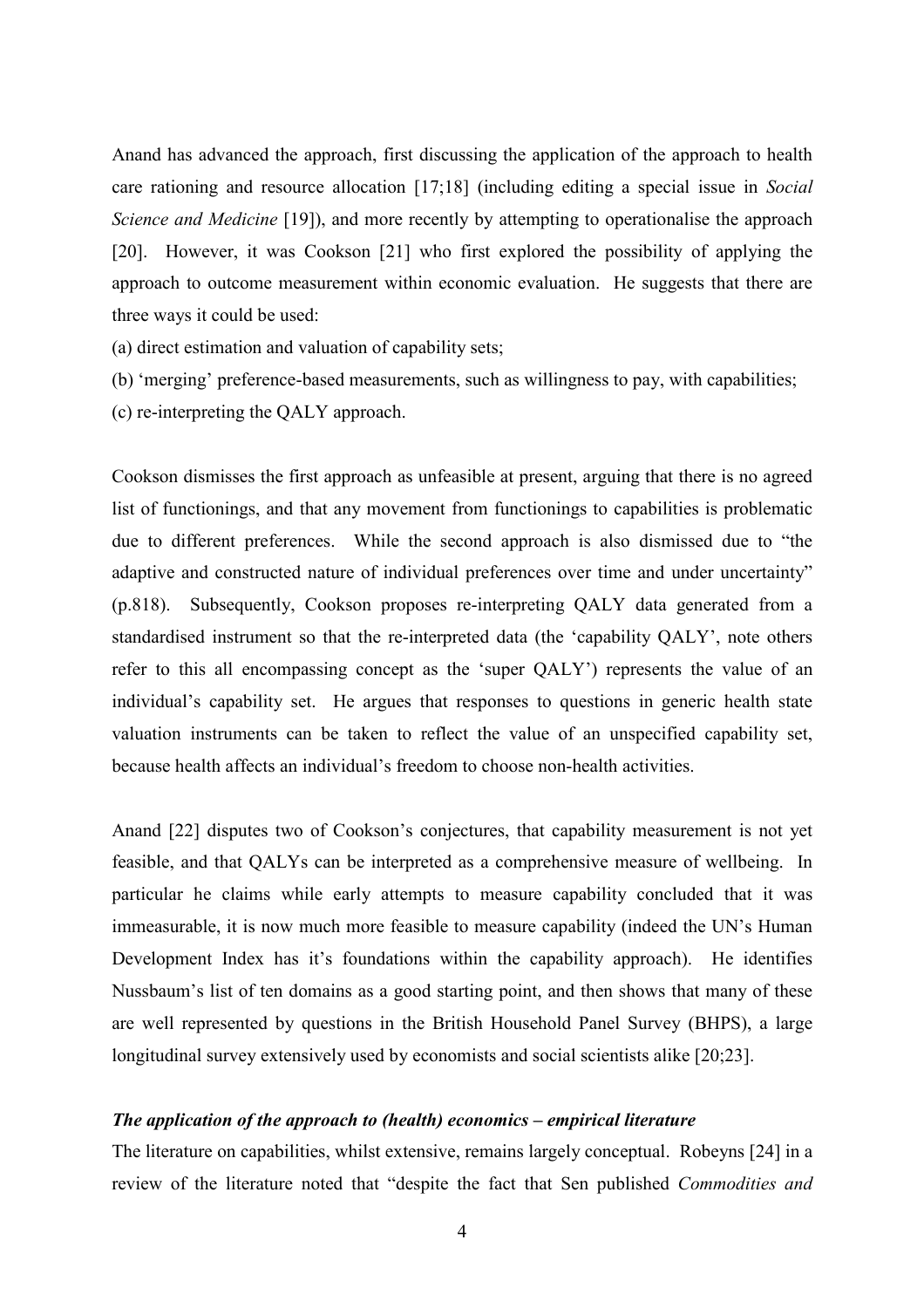Capabilities in 1985, the number of empirical applications is still quite limited" (pg.26). Despite this there have been some empirical applications, the majority of which relate to poverty, development, social justice or gender inequality (see [25;26]), although there are a (growing) number in the health economics field.

As discussed above, Anand has sought to operationalise the approach by assessing capabilities using secondary data. He (and colleagues) exploited data from the BHPS and estimated the relationship between wellbeing and capability [20]. They concluded that secondary data sources can provide some information on capability. The incompleteness led them to consider other data sources and they subsequently developed further indicators, which are aligned within Nussbaum's list of ten capabilities [23]. These indicators were included in an internet survey, along with measures of wellbeing, and the indicators of capability were found to perform well in terms of being strong predictors of wellbeing. The drawback of their approach, however, in terms of outcome measurement is that there are over 60 indicators of capability, making its usability limited.

Coast and colleagues are also attempting to operationalise the approach; by developing an index for capability, specifically for use in the elderly [27-29]. While developing attributes for a generic quality of life measure for older people, the interpretation of in-depth qualitative interviews revealed a similarity between the resulting attributes (attachment, role, enjoyment, security and control) and Sen's capability approach. An attempt to value these attributes and develop an index using best-worst scaling within a discrete choice framework [29], further shows the potential to operationalise the approach, despite Cookson's reservations [21]. Their approach has many merits, especially their choice of valuation technique, but is limited in its generalisability beyond the elderly.

Within the broader area of health (but not specifically health economics), there have been a number of papers which have also attempted to estimate capability. In particular, disability would appear to readily lend itself to the capability approach [30], and there have been two attempts to estimate the additional income needed by a disabled person to reach the wellbeing of a non-disabled person [31;32].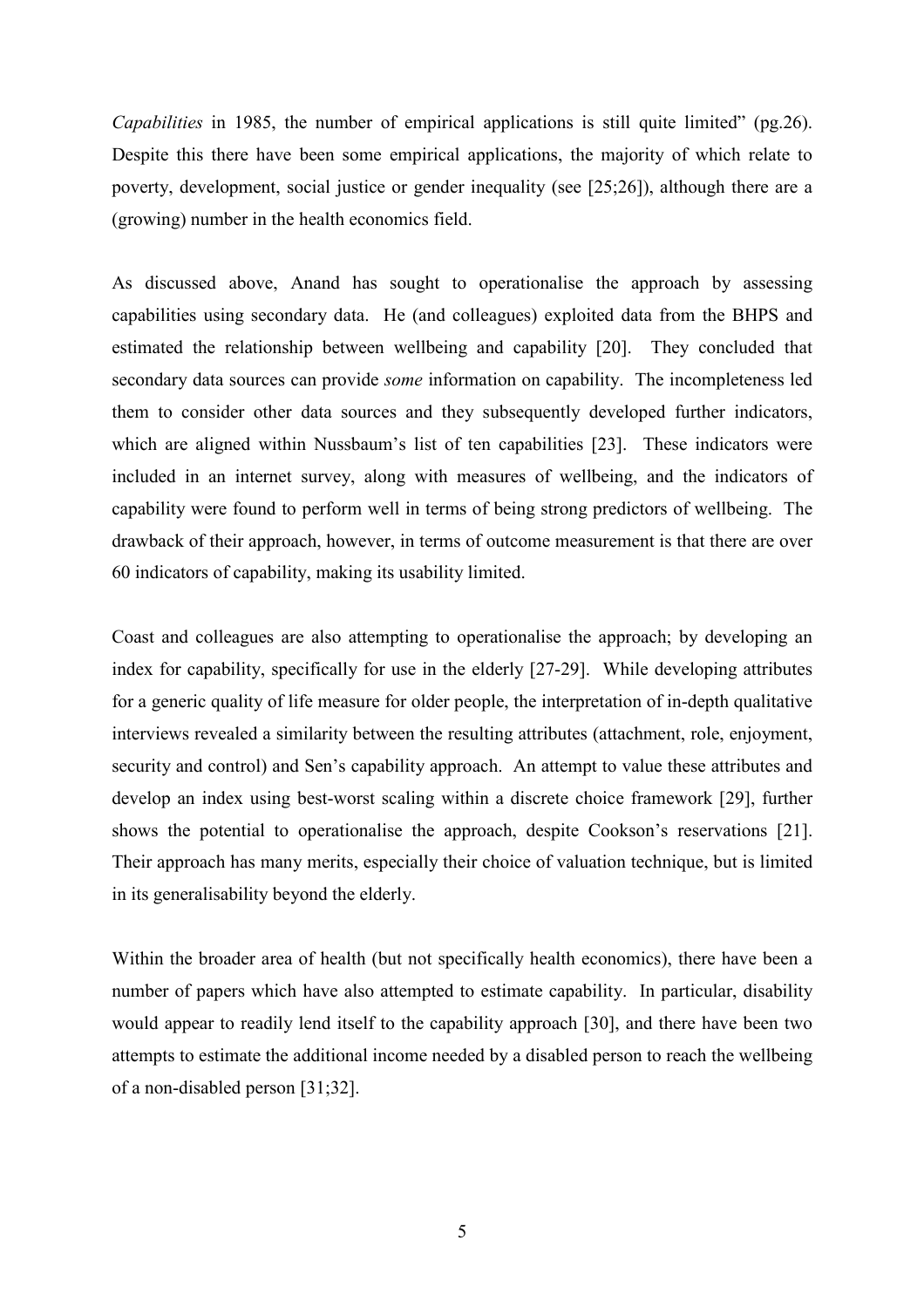## Summary

The need to undertake economic evaluations across a wider range of interventions, which encompass both health and non-health outcomes, requires an alternative to the conventional cost per QALY gained approach. Sen's capability approach, although theoretically challenging, could provide a possible solution. This literature review has shown that if an individual's capabilities an be identified and measured, that is the approach operationalised, and subsequent research attaches values to these capabilities, then there is potential for the approach to be used to inform economic evaluations.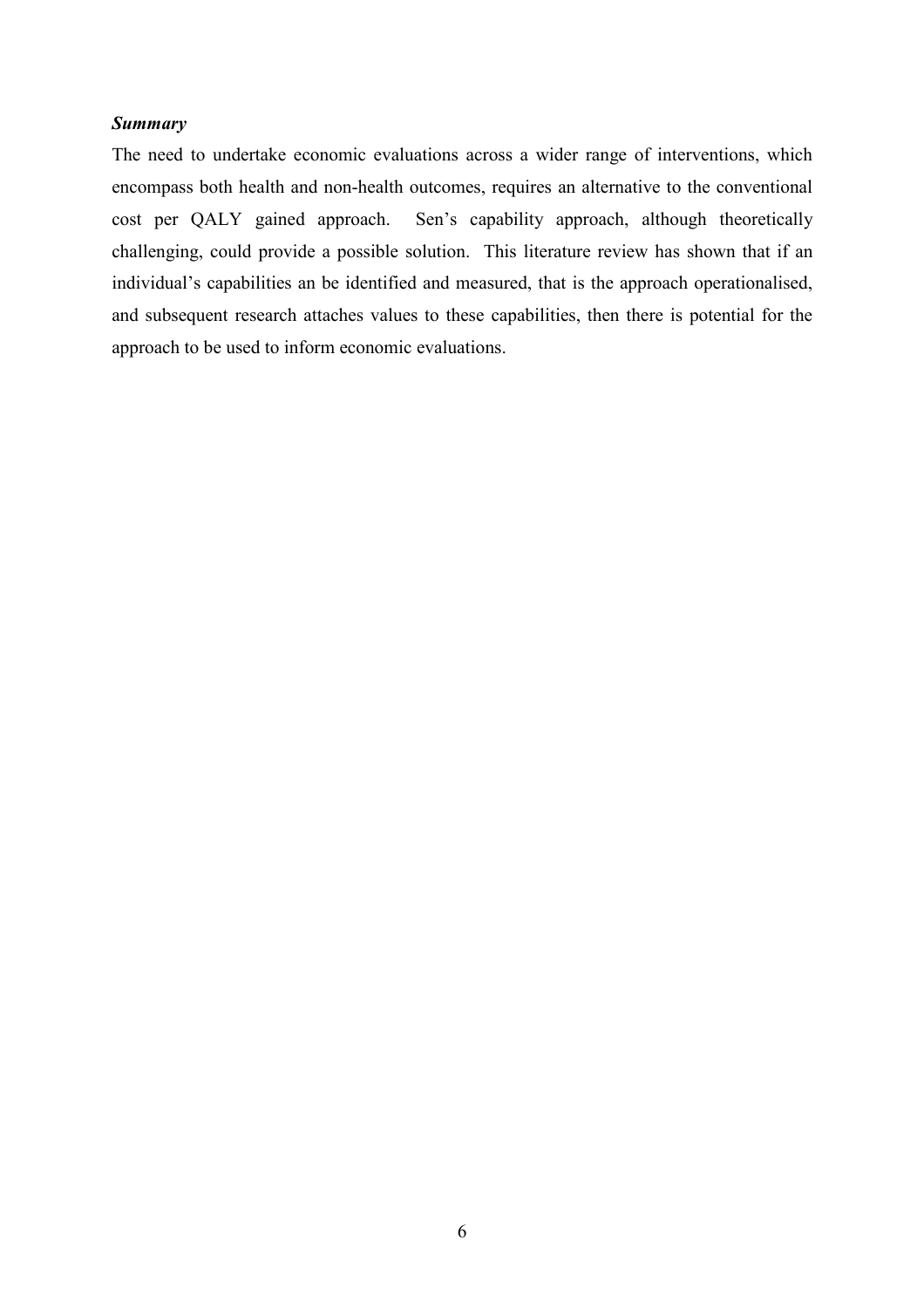## **References**

- 1. Williams A. Is the QALY a technical solution to a political problem? Of course not! Int J Health Serv 1991; 21(2):365-369.
- 2. Dolan P. Modeling valuations for EuroQol health states. Med Care 1997; 35(11):1095- 1108.
- 3. Brazier J, Usherwood T, Harper R, Thomas K. Deriving a preference-based single index from the UK SF-36 Health Survey. J Clin Epidemiol 1998; 51(11):1115-1128.
- 4. Gafni A, Birch S, Mehrez A. Economics, health and health economics: HYEs (healthyyears equivalent) versus QALYs (quality-adjusted live-year). J Health Econ 1993; 12(3):325-339.
- 5. Nord E. An alternative to QALYs: the saved young life equivalent (SAVE). BMJ 1992; 305(6858):875-877.
- 6. Gold M, Siegel J, Russell L, Weinstein M. Cost-Effectiveness in Health and Medicine. New York: Oxford University Press, 1996.
- 7. Drummond M, O'Brien B, Stoddart G, Torrance G. Methods for the Economic Evaluation of Health Care Programmes. 2nd ed. New York: Oxford University Press, 1997.
- 8. Kelly M, McDaid D, Ludbrook A, Powell J. Economic appraisal of public health inteventions. Briefing paper. London: Health Development Agency, 2005.
- 9. Donaldson C. Willingness to pay for publicly-provided goods. A possible measure of benefit? J Health Econ 1990; 9(1):103-118.
- 10. Sen A. Commodities and Capabilities. New York: Elsevier, 1985.
- 11. Sen A. Capability and well-being. In: Nussbaum M, Sen A, editors. The Quality of Life. Oxford: Claredon Press, 1993: 30-54.
- 12. Comim F. Operationalizing Sen's capability approach. 5-6-2001.
- 13. Alkire S. Introduction: Capability and Valuation. Valuing Freedoms: Sen's capability approach & poverty. New York: Open University Press, 2002: 1-22.
- 14. Nussbaum M. Women and Human Development: The Capabilities Approach. New York: Cambridge University Press, 2000.
- 15. Robeyns I. Sen's capability approach and gender inequality: selecting relevant capabilities. Feminist Economics 2003; 9(2-3):61-92.
- 16. Culyer A. The normative economics of health care finance and provision. Oxford Review of Economic Policy 1989; 5(1):34-56.